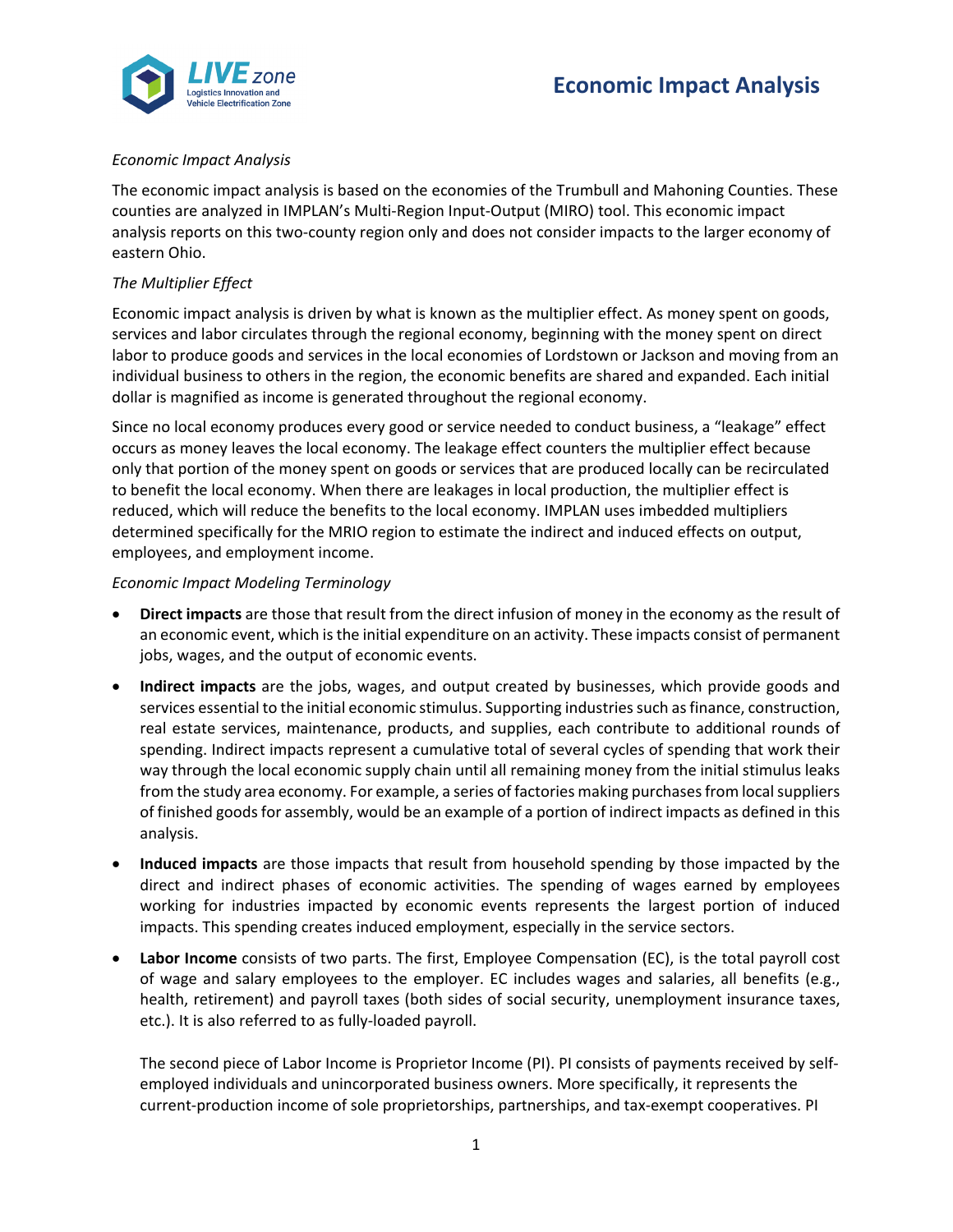

excludes dividends, monetary interest received by non-financial business, and rental income received by persons not primarily engaged in the real estate business.

- **Value Added** represents the difference between Output and the cost of intermediate inputs throughout a defined economy during a specified period of time. It equals gross Output (sales or receipts and other operating income, plus inventory change) minus intermediate inputs (consumption of goods and services purchased from other industries or imported). Value Added is equivalent to an industry's contribution to Gross Domestic Product. Value Added is a large portion of Output, as it encompasses Labor Income (LI), PI, EC, Other Property Income (OPI), and Taxes on Production and Imports (TOPI).
- **Output** represents the value of industry production. For manufacturers this would be sales plus or minus changes in inventory. For service sectors, output equals sales. For retail and wholesale trade, output equals gross margin (or marginal revenue) and not gross sales (total revenue), which includes the value of the goods sold.

For industries that do not hold inventory, output equals revenues (sales). For industries that do hold inventory, output equals revenues plus any net change in inventory (additions to inventory less sales out of inventory); for these industries, it is possible for a year's sales to exceed that year's value of production, if some of those sales came out of inventory (a previous year's production). In economic analysis models, what matters is the value of production that occurred in a year, since production is what drives the purchases of inputs. Sales of items that have been sitting in inventory do not generate indirect and induced impacts this year since they were produced in a previous year; thus, they are not counted as part of this year's output, to do so would overstate the indirect and induced impacts.

### *Economic Events*

IMPLAN builds the economic analysis of direct, induced, and indirect impacts from user-defined economic events, which are the initial direct inputs of employment, labor expenditures, and/or output (such as sales). Economic events represent exogenous investment in the regional economy, either money from outside the region or investment of savings and/or capital.

The following economic events are inputs to the IMPLAN model for LIVE:

- One-time construction of public and private facilities.
- Employment, the number of permanent, full-time jobs generated by new industries in the region.

### *Economic Impacts*

Two components of economic impacts are analyzed: the direct, indirect, and induced impacts from the one-time construction of private warehouse or manufacturing space, and the ongoing industrial activity in the region. The construction of new industrial space on available industrial-zoned parcels within the Phase 1 influence area of the LIVE project, is projected to be approximately 6.5 million square feet in Trumbull County and 2.4 million square feet in Mahoning County. Assuming a construction cost of \$150 per square foot, the direct, indirect, and induced impacts of the \$1.34 billion investment in new industrial facilities is summarized in **Table 1.**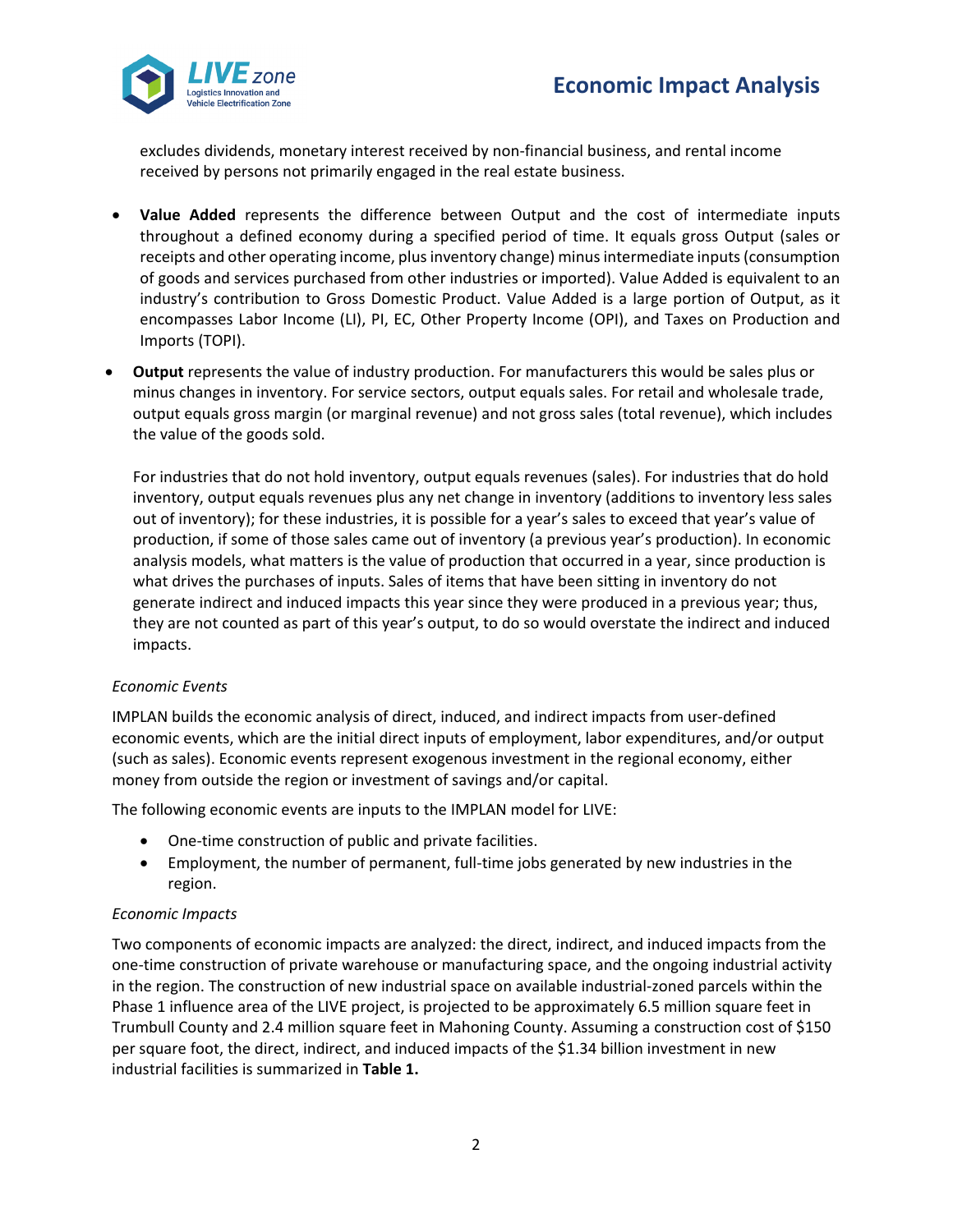

| <b>Impact</b>       | <b>Employment</b> | <b>Value Added</b><br>Labor Income |               | Output        |  |
|---------------------|-------------------|------------------------------------|---------------|---------------|--|
| Direct              | 11,135            | 676,990,191                        | 688,540,177   | 1,340,000,000 |  |
| Indirect            | 1,643             | 98,480,447                         | 158,611,859   | 318,381,049   |  |
| Induced             | 3,539             | 149,086,681                        | 272,511,151   | 484,249,437   |  |
| <b>Total Impact</b> | 16,317            | 924,557,319                        | 1,119,663,187 | 2,142,630,485 |  |

*Table 1 –Economic Impacts of One-time Construction of Industrial Facilities*

For the long-term annual impacts from the operation of the new Phase 1 LIVE industrial development, it is projected that new employment would be generated in the two countries in the following industries:

| Industry                           | <b>Trumbull County</b> | <b>Mahoning County</b> | <b>Total</b> |  |
|------------------------------------|------------------------|------------------------|--------------|--|
| Warehousing and Storage            | 2,430                  | 620                    | 3,050        |  |
| <b>Miscellaneous Manufacturing</b> | 1,720                  | 1,550                  | 3,270        |  |
| <b>Motor Vehicle Parts</b>         |                        |                        | 300          |  |
| Manufacturing                      | 300                    |                        |              |  |
| Total                              | 4.450                  | 2.170                  | 6,620        |  |

*Table 2 –New LIVE Zone Employment*

The economic direct, indirect, and induced impacts of this new employment is summarized in **Table 3.**

| <b>Impact</b>       | <b>Employment</b> | Labor Income | <b>Value Added</b> | Output        |
|---------------------|-------------------|--------------|--------------------|---------------|
| Direct              | 6,620             | 480,338,045  | 551,594,920        | 2,302,694,927 |
| Indirect            | 4,603             | 216,270,363  | 352,100,605        | 757,393,292   |
| Induced             | 3,118             | 131,797,944  | 240,335,709        | 427,205,535   |
| <b>Total Impact</b> | 14,340            | 828,406,353  | 1,144,031,233      | 3,487,293,755 |

*Table 3 –Economic Impacts of Ongoing (Annual) Impacts*

IMPLAN provides a list of every industry in the two-county region that will be effected by the economic event. The top-five industry sectors that will benefit from the ongoing economic events defined for LIVE are given in the tables below. Low impacts in the indirect and induced effects indicate that a leakage exists in that industry—services and supplies will need to come from outside the Trumbull and Mahoning Counties to support the projected direct employment.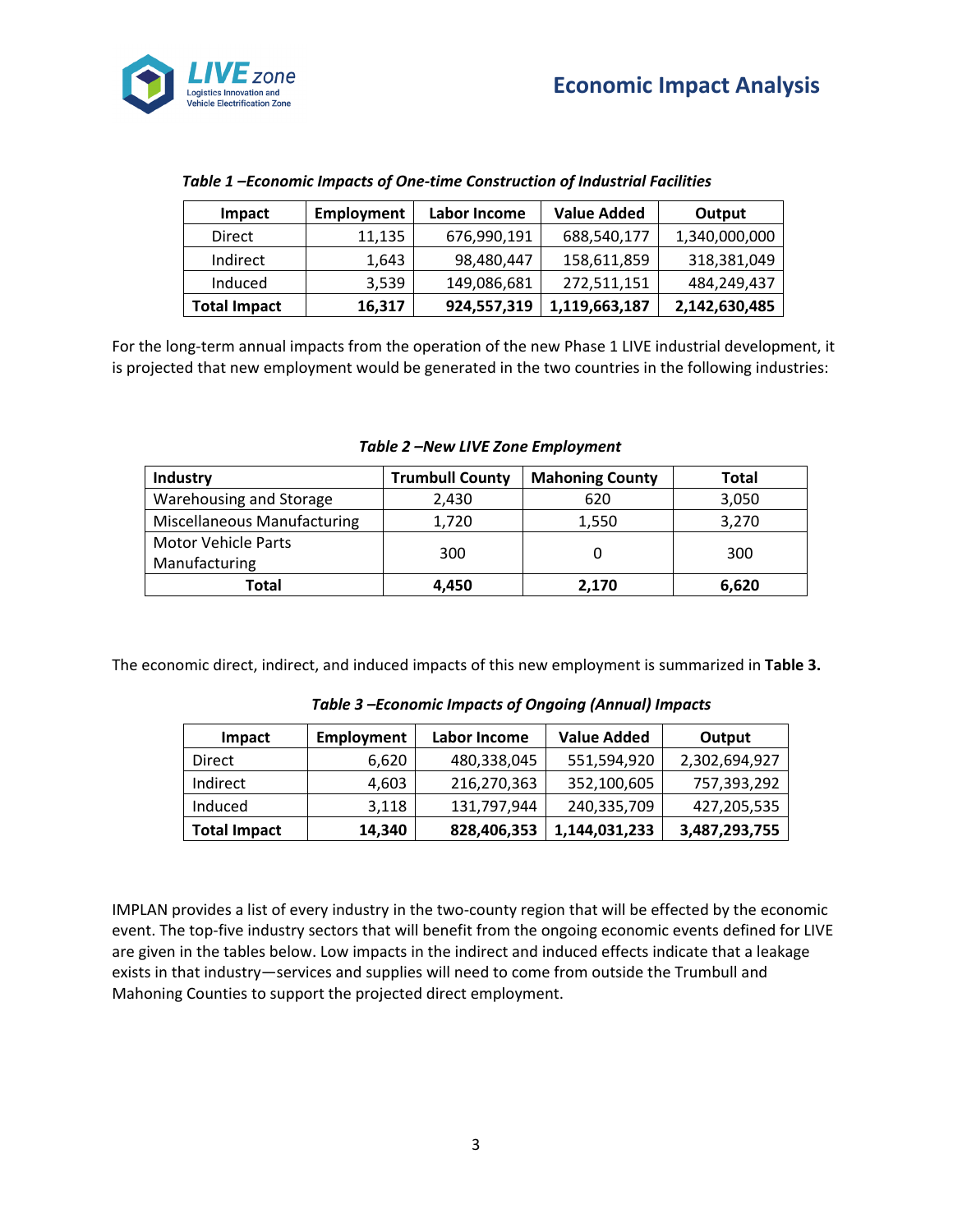



| <b>Industry</b>                            | <b>Direct</b><br><b>Employment</b> | <b>Indirect</b><br><b>Employment</b> | <b>Induced</b><br><b>Employment</b> | <b>Total</b><br><b>Employment</b> |
|--------------------------------------------|------------------------------------|--------------------------------------|-------------------------------------|-----------------------------------|
| 422 - Warehousing and storage              | 3,050                              | 216                                  | 11                                  | 1,877                             |
| 391 - Miscellaneous manufacturing          | 3,270                              | 1                                    | 0                                   | 3,271                             |
| 352 – Motor Vehicle Parts<br>Manufacturing | 300                                | 1                                    | 0                                   | 301                               |
| 447 - Other real estate                    | 0                                  | 723                                  | 85                                  | 808                               |
| 472 - Employment Services                  | 0                                  | 269                                  | 51                                  | 320                               |
| Total                                      | 6,620                              | 1,356                                | 150                                 | 8,126                             |

# *Table 4 -- Top-Five Employment Industries*

*Table 5 -- Top-Five Output Industries*

|                                             |                      | Indirect      | Induced      |                     |
|---------------------------------------------|----------------------|---------------|--------------|---------------------|
| Industry                                    | <b>Direct Output</b> | Output        | Output       | <b>Total Output</b> |
| 391 - Miscellaneous<br>manufacturing        | \$1,430,113,098      | \$143,633     | \$1,072      | \$1,430,257,803     |
| 422 - Warehousing and<br>storage            | \$727,647,492        | \$26,489,102  | \$1,095,883  | \$755,232,476       |
| 447 - Other real estate                     | \$0                  | \$135,661,515 | \$15,525,858 | \$151,187,374       |
| 352 - Motor vehicle parts<br>manufacturing  | \$144,934,338        | \$262,833     | \$5,305      | \$145,202,475       |
| 396 - Durable goods<br>merchant wholesalers | \$0                  | \$63,409,221  | \$2,358,829  | \$65,768,050        |
| <b>Total</b>                                | \$2,302,694,927      | \$225,966,304 | \$18,986,947 | \$2,547,648,179     |